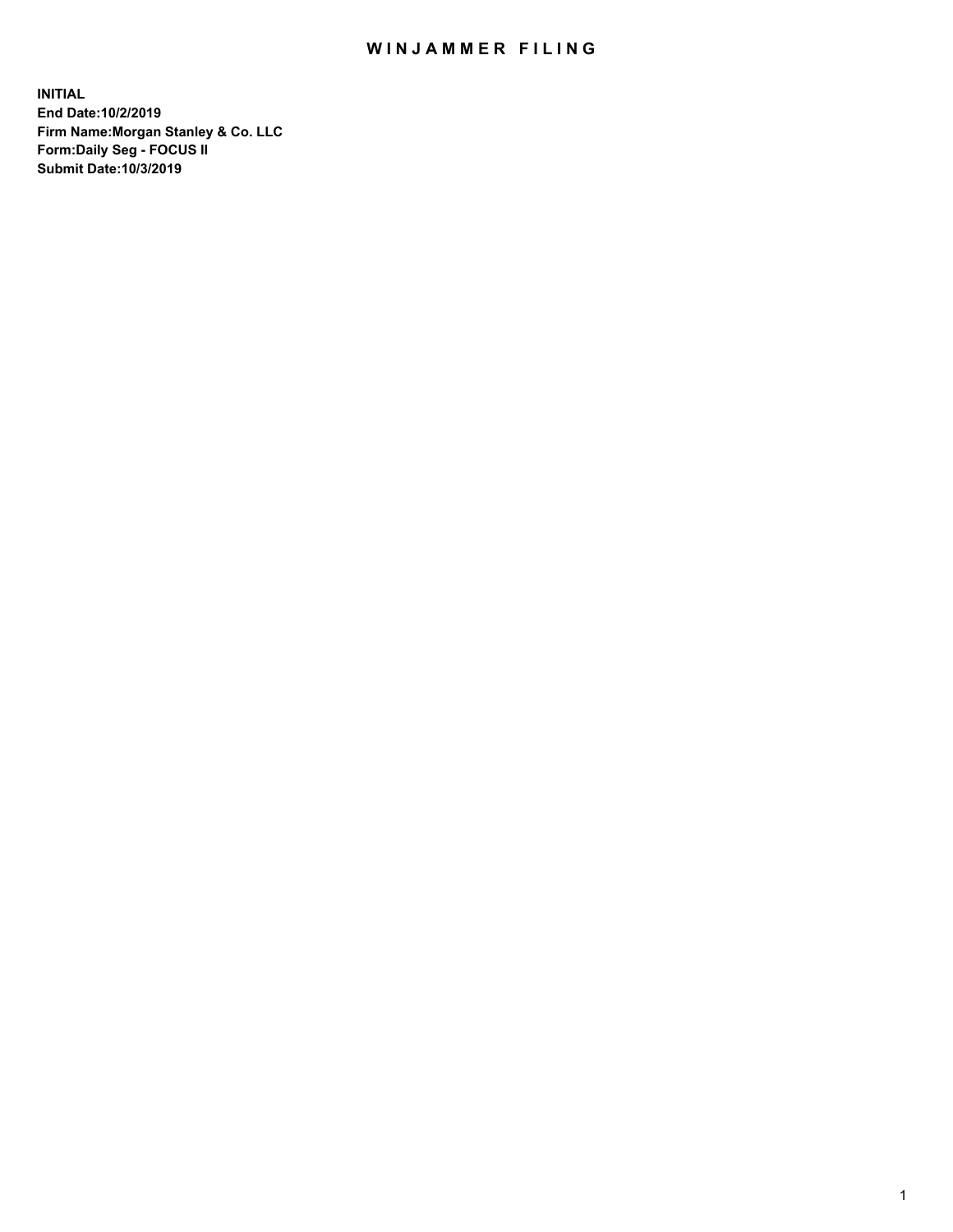**INITIAL End Date:10/2/2019 Firm Name:Morgan Stanley & Co. LLC Form:Daily Seg - FOCUS II Submit Date:10/3/2019 Daily Segregation - Cover Page**

| Name of Company                                                                                                                                                                                                                                                                                                               | Morgan Stanley & Co. LLC                                    |
|-------------------------------------------------------------------------------------------------------------------------------------------------------------------------------------------------------------------------------------------------------------------------------------------------------------------------------|-------------------------------------------------------------|
| <b>Contact Name</b>                                                                                                                                                                                                                                                                                                           | <b>Ikram Shah</b>                                           |
| <b>Contact Phone Number</b>                                                                                                                                                                                                                                                                                                   | 212-276-0963                                                |
| <b>Contact Email Address</b>                                                                                                                                                                                                                                                                                                  | Ikram.shah@morganstanley.com                                |
| FCM's Customer Segregated Funds Residual Interest Target (choose one):<br>a. Minimum dollar amount: ; or<br>b. Minimum percentage of customer segregated funds required:% ; or<br>c. Dollar amount range between: and; or<br>d. Percentage range of customer segregated funds required between:% and%.                        | 235,000,000<br><u>0</u><br><u>00</u><br>0 <sup>0</sup>      |
| FCM's Customer Secured Amount Funds Residual Interest Target (choose one):<br>a. Minimum dollar amount: ; or<br>b. Minimum percentage of customer secured funds required:%; or<br>c. Dollar amount range between: and; or<br>d. Percentage range of customer secured funds required between:% and%.                           | 140,000,000<br><u>0</u><br>0 <sub>0</sub><br>0 <sub>0</sub> |
| FCM's Cleared Swaps Customer Collateral Residual Interest Target (choose one):<br>a. Minimum dollar amount: ; or<br>b. Minimum percentage of cleared swaps customer collateral required:%; or<br>c. Dollar amount range between: and; or<br>d. Percentage range of cleared swaps customer collateral required between:% and%. | 92,000,000<br><u>0</u><br>0 Q<br>00                         |

Attach supporting documents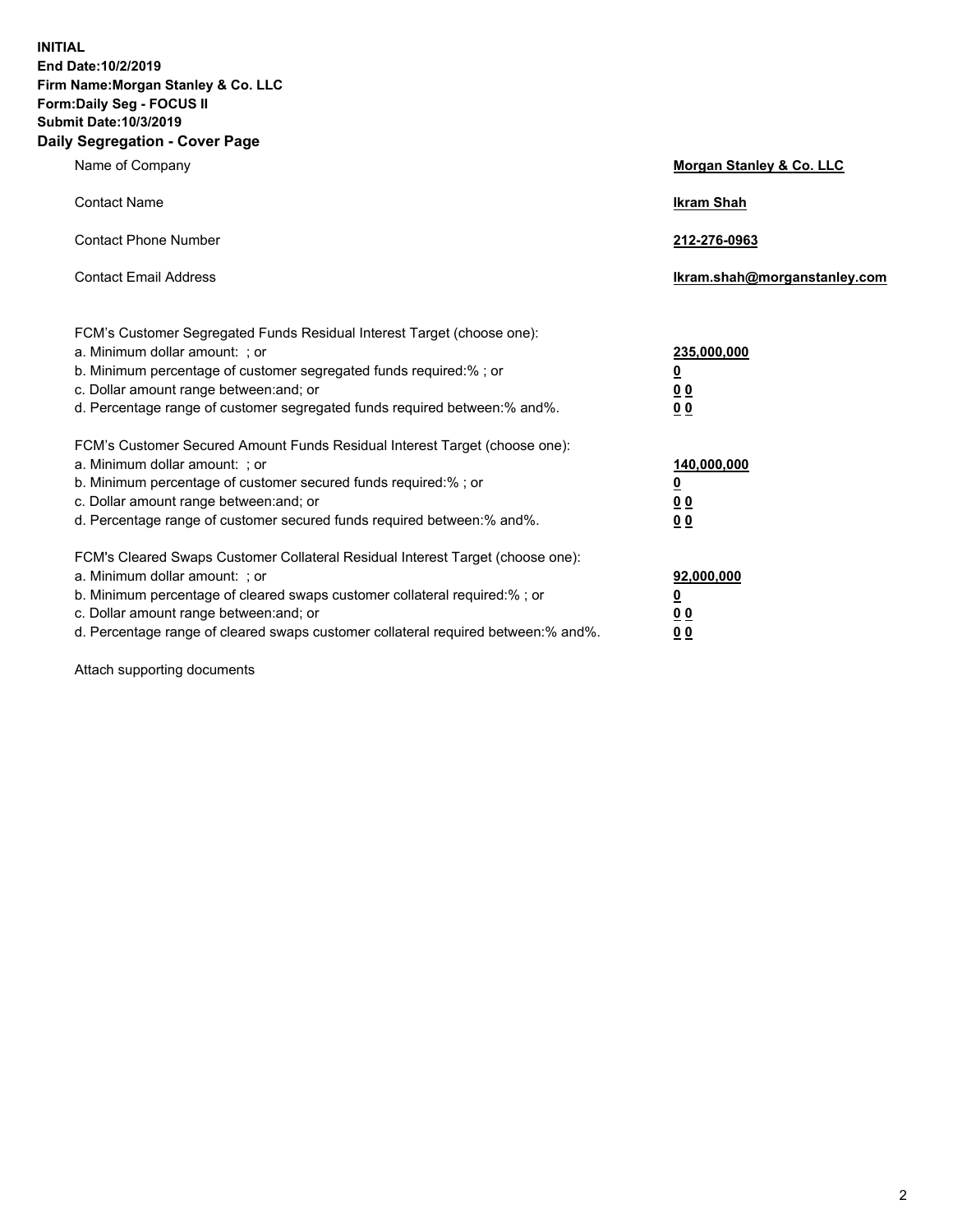## **INITIAL End Date:10/2/2019 Firm Name:Morgan Stanley & Co. LLC Form:Daily Seg - FOCUS II Submit Date:10/3/2019**

## **Daily Segregation - Secured Amounts**

|           | Foreign Futures and Foreign Options Secured Amounts                                                    |                                    |
|-----------|--------------------------------------------------------------------------------------------------------|------------------------------------|
|           | Amount required to be set aside pursuant to law, rule or regulation of a foreign                       | $0$ [7305]                         |
|           | government or a rule of a self-regulatory organization authorized thereunder                           |                                    |
| 1.        | Net ledger balance - Foreign Futures and Foreign Option Trading - All Customers                        |                                    |
|           | A. Cash                                                                                                | 2,912,901,955 [7315]               |
|           | B. Securities (at market)                                                                              | 2,270,414,132 [7317]               |
| 2.        | Net unrealized profit (loss) in open futures contracts traded on a foreign board of trade              | -388,428,119 [7325]                |
| 3.        | Exchange traded options                                                                                |                                    |
|           | a. Market value of open option contracts purchased on a foreign board of trade                         | 30,671,683 [7335]                  |
|           | b. Market value of open contracts granted (sold) on a foreign board of trade                           | -29,679,051 [7337]                 |
| 4.        | Net equity (deficit) (add lines 1.2. and 3.)                                                           | 4,795,880,600 [7345]               |
| 5.        | Account liquidating to a deficit and account with a debit balances - gross amount                      | 348,366,892 [7351]                 |
|           | Less: amount offset by customer owned securities                                                       | -347,606,649 [7352] 760,243 [7354] |
| 6.        | Amount required to be set aside as the secured amount - Net Liquidating Equity                         | 4,796,640,843 [7355]               |
|           | Method (add lines 4 and 5)                                                                             |                                    |
| 7.        | Greater of amount required to be set aside pursuant to foreign jurisdiction (above) or line            | 4,796,640,843 [7360]               |
|           | 6.                                                                                                     |                                    |
|           | FUNDS DEPOSITED IN SEPARATE REGULATION 30.7 ACCOUNTS                                                   |                                    |
| 1.        | Cash in banks                                                                                          |                                    |
|           | A. Banks located in the United States                                                                  | 245,645,917 [7500]                 |
|           | B. Other banks qualified under Regulation 30.7                                                         | 480,162,932 [7520] 725,808,849     |
|           |                                                                                                        | [7530]                             |
| 2.        | Securities                                                                                             |                                    |
|           | A. In safekeeping with banks located in the United States                                              | 610,533,300 [7540]                 |
|           | B. In safekeeping with other banks qualified under Regulation 30.7                                     | 0 [7560] 610,533,300 [7570]        |
| 3.        | Equities with registered futures commission merchants                                                  |                                    |
|           | A. Cash                                                                                                | 9,673,912 [7580]                   |
|           | <b>B.</b> Securities                                                                                   | $0$ [7590]                         |
|           | C. Unrealized gain (loss) on open futures contracts                                                    | -224,659 [7600]                    |
|           | D. Value of long option contracts                                                                      | $0$ [7610]                         |
|           | E. Value of short option contracts                                                                     | 0 [7615] <b>9,449,253</b> [7620]   |
| 4.        | Amounts held by clearing organizations of foreign boards of trade                                      |                                    |
|           | A. Cash                                                                                                | $0$ [7640]                         |
|           | <b>B.</b> Securities                                                                                   | $0$ [7650]                         |
|           | C. Amount due to (from) clearing organization - daily variation                                        | $0$ [7660]                         |
|           | D. Value of long option contracts                                                                      | $0$ [7670]                         |
|           | E. Value of short option contracts                                                                     | 0 [7675] 0 [7680]                  |
| 5.        | Amounts held by members of foreign boards of trade                                                     |                                    |
|           | A. Cash                                                                                                | 2,371,512,274 [7700]               |
|           | <b>B.</b> Securities                                                                                   | 1,659,880,833 [7710]               |
|           | C. Unrealized gain (loss) on open futures contracts                                                    | -388,203,461 [7720]                |
|           | D. Value of long option contracts                                                                      | 30,671,683 [7730]                  |
|           | E. Value of short option contracts                                                                     | -29,679,051 [7735] 3,644,182,278   |
|           |                                                                                                        | [7740]                             |
| 6.        | Amounts with other depositories designated by a foreign board of trade                                 | $0$ [7760]                         |
| 7.        | Segregated funds on hand                                                                               | $0$ [7765]                         |
| 8.        | Total funds in separate section 30.7 accounts                                                          | 4,989,973,680 [7770]               |
| 9.        | Excess (deficiency) Set Aside for Secured Amount (subtract line 7 Secured Statement                    | 193,332,837 [7380]                 |
|           | Page 1 from Line 8)                                                                                    |                                    |
| $10^{-1}$ | $n$ concerns $T$ cannot Approved for $T$ value funds in concerns continue 20. $\overline{7}$ concurred | 440.000.000177001                  |

- 10. Management Target Amount for Excess funds in separate section 30.7 accounts **140,000,000** [7780]
- 11. Excess (deficiency) funds in separate 30.7 accounts over (under) Management Target **53,332,837** [7785]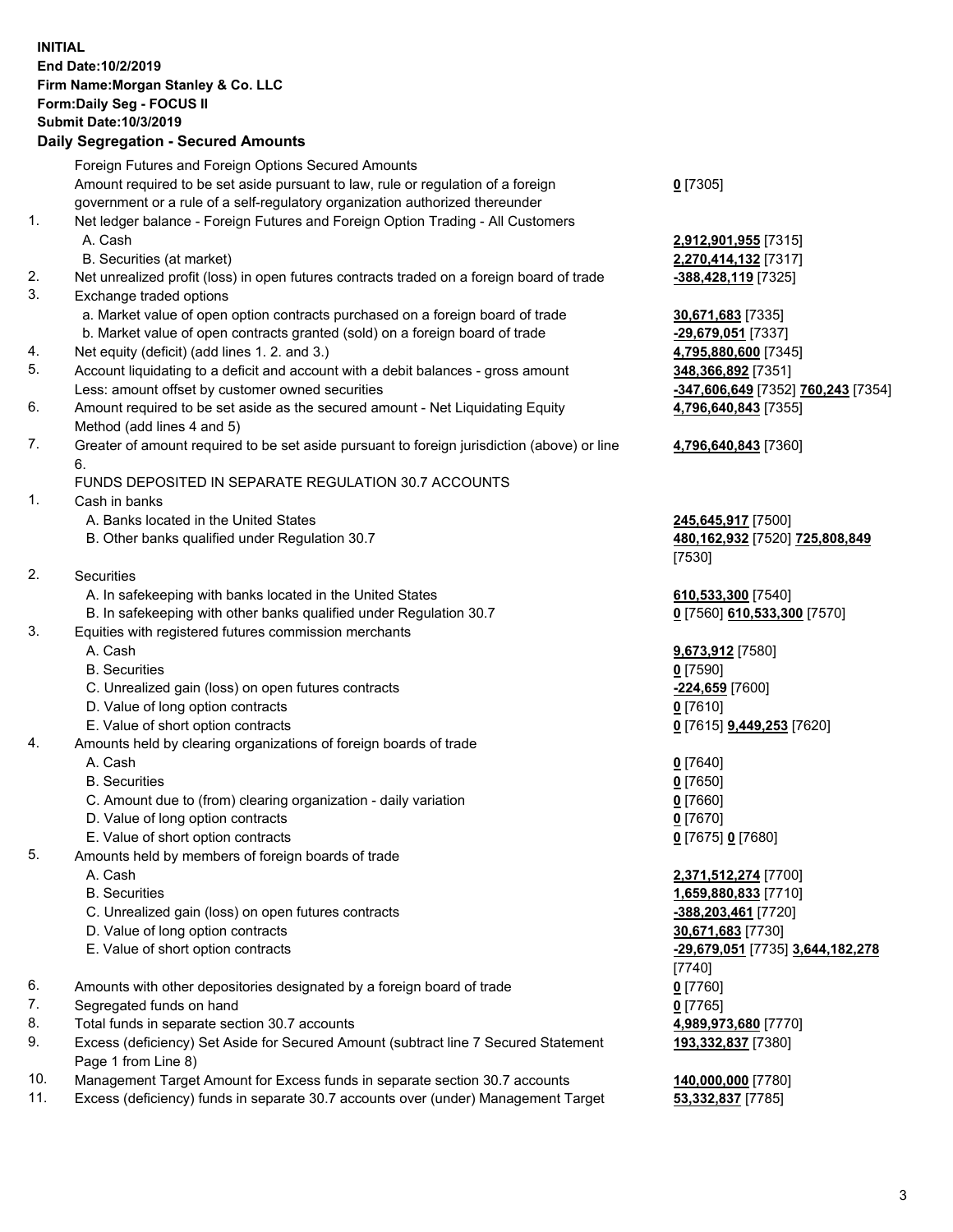**INITIAL End Date:10/2/2019 Firm Name:Morgan Stanley & Co. LLC Form:Daily Seg - FOCUS II Submit Date:10/3/2019 Daily Segregation - Segregation Statement** SEGREGATION REQUIREMENTS(Section 4d(2) of the CEAct) 1. Net ledger balance A. Cash **12,104,026,278** [7010] B. Securities (at market) **6,470,014,784** [7020] 2. Net unrealized profit (loss) in open futures contracts traded on a contract market **-1,618,890,920** [7030] 3. Exchange traded options A. Add market value of open option contracts purchased on a contract market **520,279,012** [7032] B. Deduct market value of open option contracts granted (sold) on a contract market **-356,355,791** [7033] 4. Net equity (deficit) (add lines 1, 2 and 3) **17,119,073,363** [7040] 5. Accounts liquidating to a deficit and accounts with debit balances - gross amount **615,065,135** [7045] Less: amount offset by customer securities **-607,679,759** [7047] **7,385,376** [7050] 6. Amount required to be segregated (add lines 4 and 5) **17,126,458,739** [7060] FUNDS IN SEGREGATED ACCOUNTS 7. Deposited in segregated funds bank accounts A. Cash **3,947,607,898** [7070] B. Securities representing investments of customers' funds (at market) **0** [7080] C. Securities held for particular customers or option customers in lieu of cash (at market) **913,866,730** [7090] 8. Margins on deposit with derivatives clearing organizations of contract markets A. Cash **6,907,392,303** [7100] B. Securities representing investments of customers' funds (at market) **0** [7110] C. Securities held for particular customers or option customers in lieu of cash (at market) **5,556,148,054** [7120] 9. Net settlement from (to) derivatives clearing organizations of contract markets **-63,268,586** [7130] 10. Exchange traded options A. Value of open long option contracts **520,279,012** [7132] B. Value of open short option contracts **-356,355,791** [7133] 11. Net equities with other FCMs A. Net liquidating equity **10,883,336** [7140] B. Securities representing investments of customers' funds (at market) **0** [7160] C. Securities held for particular customers or option customers in lieu of cash (at market) **0** [7170] 12. Segregated funds on hand **0** [7150] 13. Total amount in segregation (add lines 7 through 12) **17,436,552,956** [7180] 14. Excess (deficiency) funds in segregation (subtract line 6 from line 13) **310,094,217** [7190]

- 15. Management Target Amount for Excess funds in segregation **235,000,000** [7194]
- 16. Excess (deficiency) funds in segregation over (under) Management Target Amount Excess

**75,094,217** [7198]